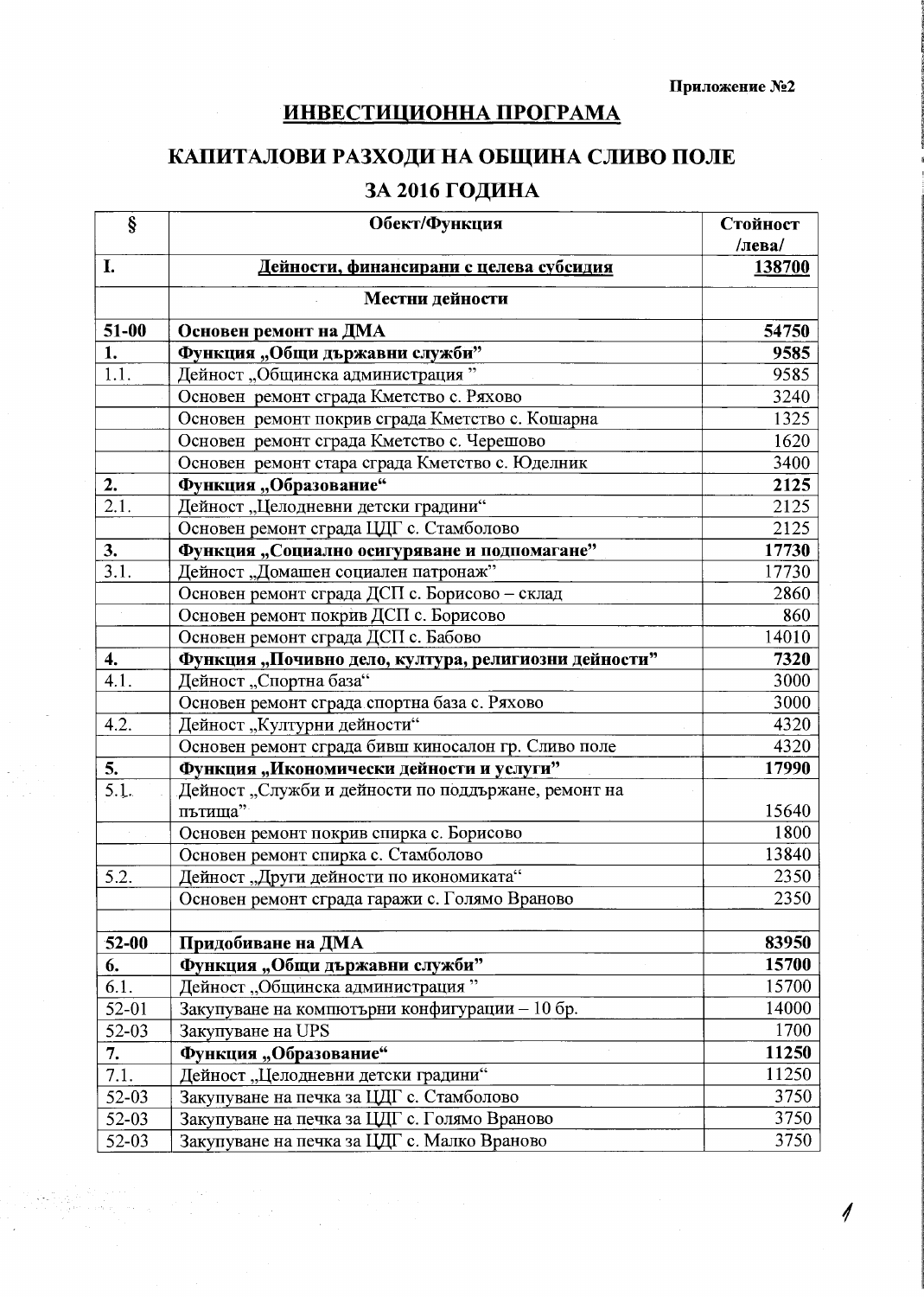| 8.        | Функция "Социално осигуряване и подпомагане"                   | 2200         |
|-----------|----------------------------------------------------------------|--------------|
| 8.1.      | Дейност "Домашен социален патронаж"                            | 2200         |
| $52 - 03$ | Закупуване на котлон с две плочи ДСП с. Бабово                 | 2200         |
| 9.        | Функция "Жилищно строителство, благоустройство,                |              |
|           | комунално стопанство и опазване на околната среда"             | 41450        |
| 9.1.      | Дейност "Други дейности по жилищно строителство,               | 6590         |
|           | благоустройство, комунално стопанство и опазване на околната   |              |
|           | среда"                                                         |              |
| 52-06     | Изграждане на тротоари с. Кошарна                              | 4430         |
| 52-06     | Изграждане на тротоари с. Черешово                             | 2160         |
| 9.2.      | Дейност "Озеленяване"                                          | 7500         |
| 52-03     | Закупуване кастрачка с. Бръшлен                                | 1400         |
| $52 - 03$ | Закупуване кастрачка с. Ряхово                                 | 1400         |
| 52-03     | Закупуване моторен трион с. Бабово                             | 1000         |
| 52-03     | Закупуване косачка с. Бръшлен                                  | 850          |
| 52-03     | Закупуване косачка с. Ряхово                                   | 850          |
| 52-03     | Закупуване мотофреза с ремарке с. Бръшлен                      | 2000         |
| 9.3.      | Дейност "Чистота"                                              | 18080        |
| 52-04     | Закупуване на сметосъбиращ камион                              | 16080        |
| 52-03     | Закупуване на снегорин за тротоари                             | 2000         |
| 9.4.      | Дейност "Обредни домове"                                       | 9280         |
| $52 - 03$ | Изграждане ограда гробищен парк гр. Сливо поле                 | 9280         |
| 10.       | Функция "Икономически дейности и услуги"                       | 13350        |
| 10.1.     | Дейност "Служби и дейности по поддържане, ремонт на<br>пътища" |              |
| 52-02     | Изграждане автоспирка с. Юделник                               | 9850<br>9850 |
| 10.2.     | Дейност, Други дейности по икономиката"                        | 3500         |
| 52-03     | Изграждане ограда складово помещение Кметство с. М.Враново     | 3500         |
|           |                                                                |              |
| II.       | Дейности, финансирани с преходен остатък                       | 3220         |
|           | Местни дейности                                                |              |
| 51-00     | Основен ремонт на ДМА                                          | 92           |
| 1.        | Функция, Мкономически дейности и услуги"                       | 92           |
| 1.1.      | Дейност "Служби и дейности по поддържане, ремонт и             | 92           |
|           | изграждане на пътища"                                          |              |
|           | Общински път RSE2170-Черешово-Сеслав                           | 92           |
| $52 - 00$ | Придобиване на ДМА                                             | 3128         |
| 2.        | Функция "Почивно дело, култура, религиозни дейности"           | 3128         |
| 2.1.      | Дейност "Обредни домове"                                       | 3128         |
| 52-06     | Водопроводно отклонение за гробищен парк с. Бръшлен            | 3128         |
|           |                                                                |              |
| Ш.        | Дейности, финансирани със собствени средства                   | 21990        |
|           | Местни дейности                                                |              |
| $52 - 00$ | Придобиване на ДМА                                             | 21990        |
| 1.        | Функция "Почивно дело, култура, религиозни дейности"           | 21990        |
| 1.1.      | Дейност "Обредни домове"                                       | 21990        |
| 52-06     | Водопроводно отклонение за гробищен парк с. Бръшлен            | 21990        |
|           |                                                                |              |

 $\mathcal{A}$